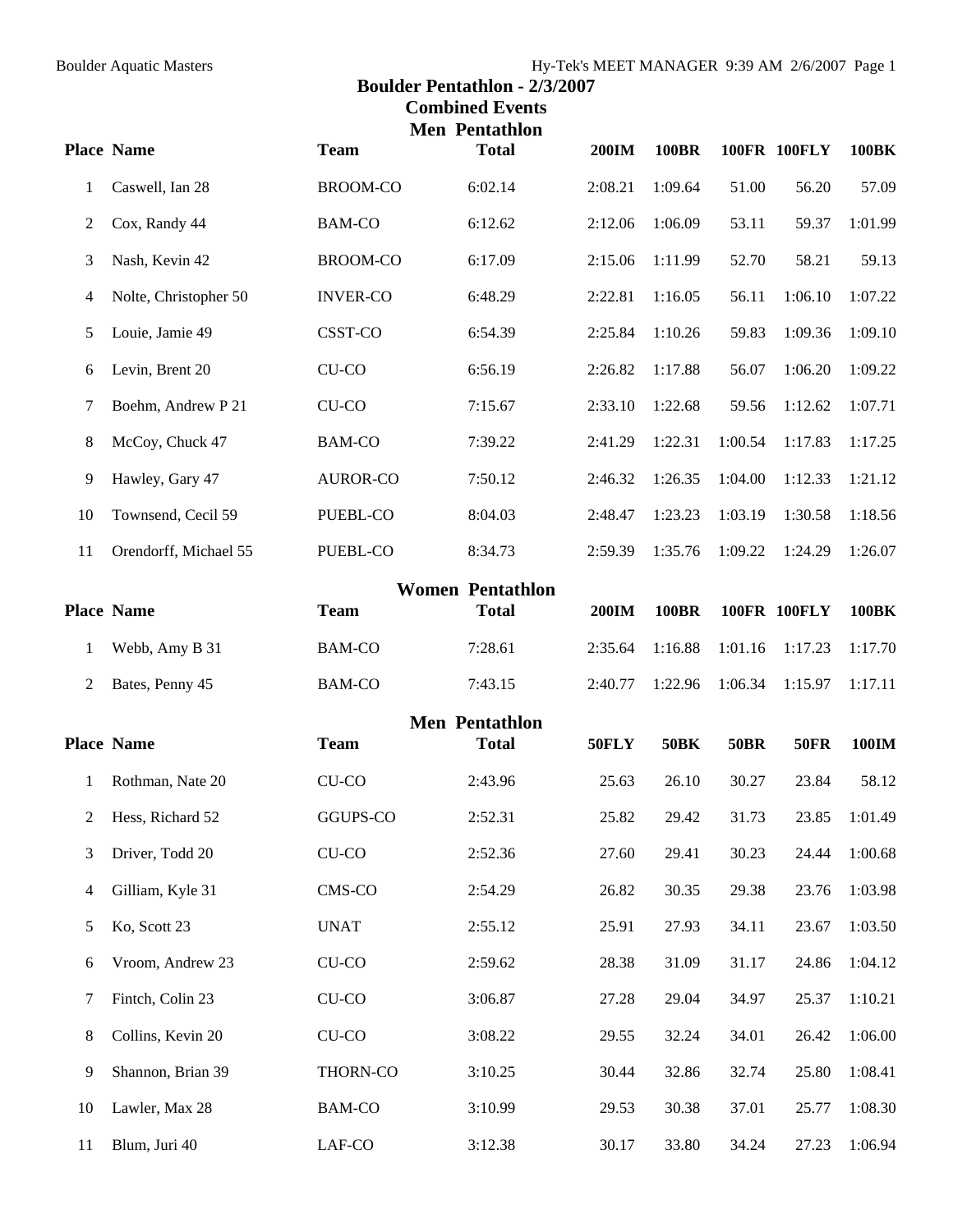| <b>Boulder Aquatic Masters</b> | Hy-Tek's MEET MANAGER 9:39 AM 2/6/2007 Page 1 |  |
|--------------------------------|-----------------------------------------------|--|
|--------------------------------|-----------------------------------------------|--|

## **Boulder Pentathlon - 2/3/2007**

| Douluel I emamion - $2/3/2007$<br><b>Combined Events</b> |                         |                 |              |         |             |             |             |              |  |
|----------------------------------------------------------|-------------------------|-----------------|--------------|---------|-------------|-------------|-------------|--------------|--|
| 12                                                       | Leeds, Richard 20       | CU-CO           | 3:12.71      | 31.51   | 35.49       | 31.47       | 25.24       | 1:09.00      |  |
| 13                                                       | Boysen, Eric 49         | <b>BAM-CO</b>   | 3:14.78      | 29.91   | 31.74       | 36.63       | 26.80       | 1:09.70      |  |
| 14                                                       | Benson, Stan 53         | <b>BAM-CO</b>   | 3:26.29      | 35.73   | 32.04       | 36.79       | 28.41       | 1:13.32      |  |
| 15                                                       | Silver, Steven 57       | <b>AUROR-CO</b> | 3:26.35      | 30.87   | 34.60       | 38.33       | 26.13       | 1:16.42      |  |
| 16                                                       | Pins, Michael 41        | <b>BAM-CO</b>   | 3:27.59      | 28.88   | 36.51       | 39.23       | 28.90       | 1:14.07      |  |
| 17                                                       | Dickerson, Christian 33 | <b>BROOM-CO</b> | 3:31.08      | 32.98   | 33.17       | 39.55       | 27.99       | 1:17.39      |  |
| 18                                                       | Haldeman, David 49      | <b>BROOM-CO</b> | 3:37.88      | 31.84   | 39.54       | 41.95       | 28.69       | 1:15.86      |  |
| 19                                                       | Gimlin, Dennis 50       | PUEBL-CO        | 3:48.63      | 39.44   | 38.85       | 38.61       | 30.56       | 1:21.17      |  |
| $20\,$                                                   | Mica, Roman 43          | RALLY-CO        | 4:01.02      | 40.76   | 40.98       | 41.99       | 30.24       | 1:27.05      |  |
| 21                                                       | Kreidler, Lee 59        | GJD-CO          | 4:23.36      | 41.55   | 44.65       | 42.43       | 35.19       | 1:39.54      |  |
| $22\,$                                                   | Vogler, Ken J 54        | <b>BAM-CO</b>   | 4:26.58      | 41.73   | 50.94       | 43.56       | 36.60       | 1:33.75      |  |
| 23                                                       | Cattles, Steve 47       | GGUPS-CO        | 7:26.76      | 1:09.04 | 1:14.90     | 1:39.88     | 48.69       | 2:34.25      |  |
| <b>Women Pentathlon</b>                                  |                         |                 |              |         |             |             |             |              |  |
|                                                          | <b>Place Name</b>       | <b>Team</b>     | <b>Total</b> | 50FLY   | <b>50BK</b> | <b>50BR</b> | <b>50FR</b> | <b>100IM</b> |  |
|                                                          |                         |                 |              |         |             |             |             |              |  |
| 1                                                        | Lee, Sarah 39           | RALLY-CO        | 3:09.47      | 29.06   | 32.45       | 34.26       | 26.77       | 1:06.93      |  |
| $\overline{2}$                                           | Peterson, Kristen 20    | $CU$ - $CO$     | 3:12.40      | 29.83   | 29.71       | 39.05       | 25.81       | 1:08.00      |  |
| 3                                                        | Drozda, Cathy 47        | THORN-CO        | 3:14.37      | 29.68   | 32.86       | 35.52       | 27.38       | 1:08.93      |  |
| 4                                                        | Stargardt, Beth 30      | <b>UNAT</b>     | 3:15.21      | 29.71   | 30.43       | 36.67       | 27.96       | 1:10.44      |  |
| 5                                                        | Bleidt, Taylor 19       | CU-CO           | 3:16.31      | 30.86   | 32.59       | 37.29       | 26.46       | 1:09.11      |  |
| 6                                                        | Tobey, Stacey 39        | <b>BAM-CO</b>   | 3:16.41      | 30.83   | 32.97       | 35.95       | 27.77       | 1:08.89      |  |
| $\overline{7}$                                           | Pacheco, Lauren 23      | $CU$ - $CO$     | 3:30.57      | 32.65   | 35.41       | 39.51       | 29.31       | 1:13.69      |  |
| $8\,$                                                    | Spangler, Lindsay 24    | $CU$ - $CO$     | 3:34.51      | 34.63   | 36.73       | 36.09       | 30.63       | 1:16.43      |  |
| 9                                                        | Schneider, Jenn 26      | LOVE-CO         | 3:34.60      | 32.68   | 35.05       | 38.47       | 31.23       | 1:17.17      |  |
| 10                                                       | McEvitt, Kelly 20       | CU-CO           | 3:36.23      | 33.19   | 36.15       | 40.48       | 29.76       | 1:16.65      |  |
| 11                                                       | Young, Lindsay 22       | $CU$ - $CO$     | 3:38.31      | 31.67   | 37.65       | 41.57       | 29.02       | 1:18.40      |  |
| 12                                                       | Waybright, Sarah 20     | $CU$ - $CO$     | 3:38.33      | 32.74   | 35.08       | 42.03       | 30.23       | 1:18.25      |  |
| 13                                                       | Clemens, Stephanie 20   | $CU$ - $CO$     | 3:41.88      | 35.04   | 40.17       | 38.74       | 30.56       | 1:17.37      |  |
| 14                                                       | Bladow, Taylor 20       | $CU$ - $CO$     | 3:49.72      | 36.98   | 35.25       | 44.72       | 32.06       | 1:20.71      |  |